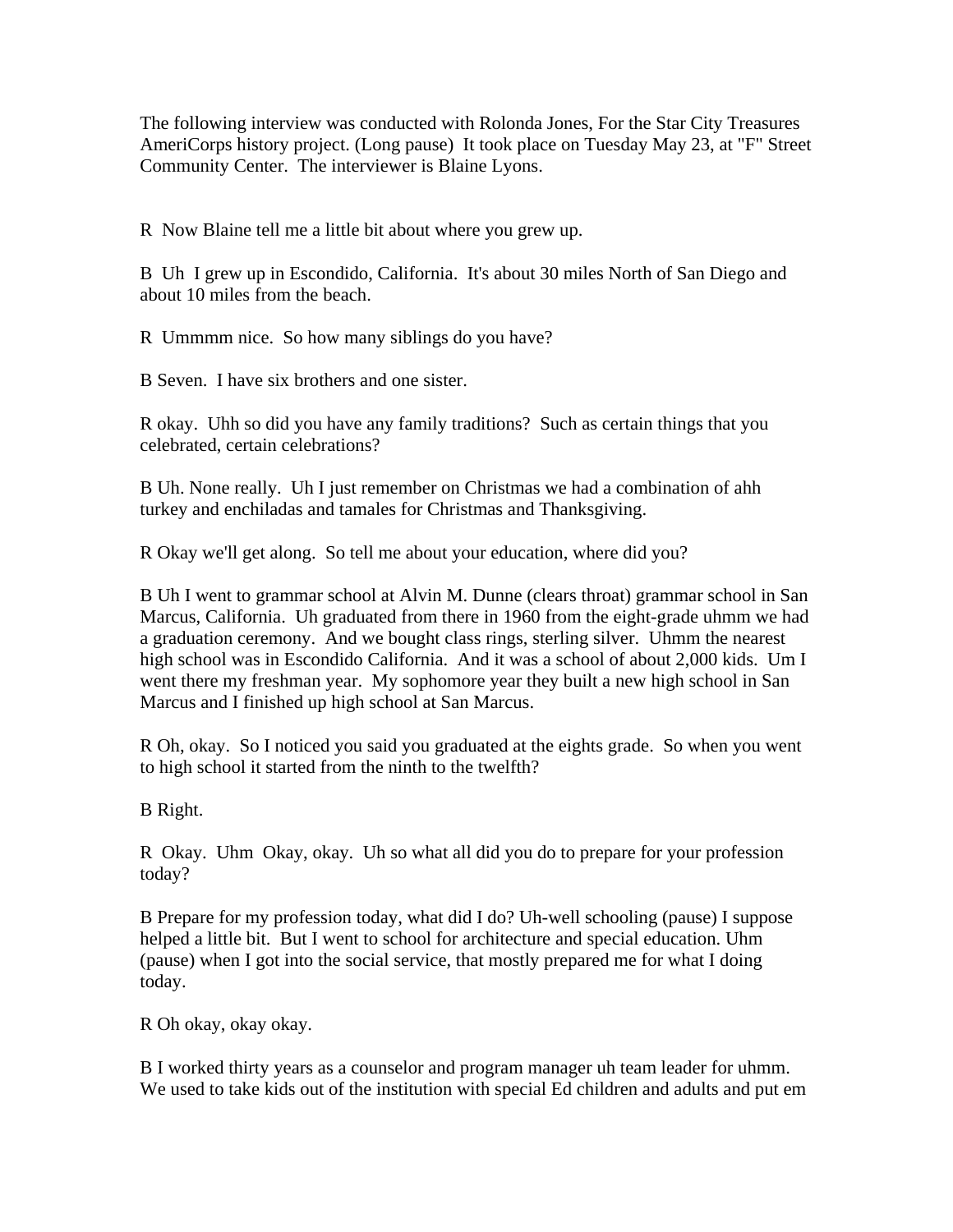apartments in the uh community. And I hired staff, and the staff were with em to teach em how to cook, do the laundry take care of the apartment. Umm I supervised about eight employees with eight kids and uh in Seattle, Washington for about, oh 14 years. Uhm supervisor at a workshop, getting contracts for about five years. And I worked at uhmm the state development center down in Beatrice. Uhm was a supervisor for about 5 years, Martin Luther Home for a coupla years. Uh. When I came back to Nebraska I worked uh in for another company here in town, Vital Services for about four years.

R Okay, okay. So what would you say was the most rewarding what was the rewarding for you doing that type of work?

B Uhm (PAUSE) It varies we had there were so many, I was involved in Special Olympics, with the kids. Uhm all my time working with um a, so there were (pause) successes and an kids uh doing well in Special Olympics and what they thought they couldn't do. An uh people being able to move out of the apartments and moving to apartments unsupervised by them selves. So there was many success I felt that made me feel good.

R Okay. So how did your parents feel about the type work that you were doing when you first started?

B (pause) Uhm (pause) well my parents are, uh my dad is deceased, my mom lives in California. Uhm (pause) I guess she felt fine with it. Um I've never really discussed it with her. But I've taken a couple of kids on uh vacation from Washington down to California with me and we've stopped in at my mom's and uh she ope ya know. Welcomed the kids with open arms and uh treated her like, like. Uh treated the kids like she was their mother so there weren't any uh problems or she didn't feel any strange being around them or anything like that.

R um-hum Okay, Okay. Now I forgot to ask you this earlier, but which number are you? In the

B One.

R In your. Oh you're number one

B I'm the first one.

R Oh wow. Okay. That's really great. Okay. So what made you, well first let me ask you uh tell me about you and family customs relating to marriage. When did you... when did you first get married.

B Uhm. I've been married twice. I first got married in around ' 72 we uh (pause) When I was in school. Uhmm. We came back, ... When I was living in L.A., and uh the girl. The woman was from Beatrice Nebraska, so that's how I ended up out here. I came back to Beatrice; got married uhmm went back to school moved back to Nebraska. Uh lived here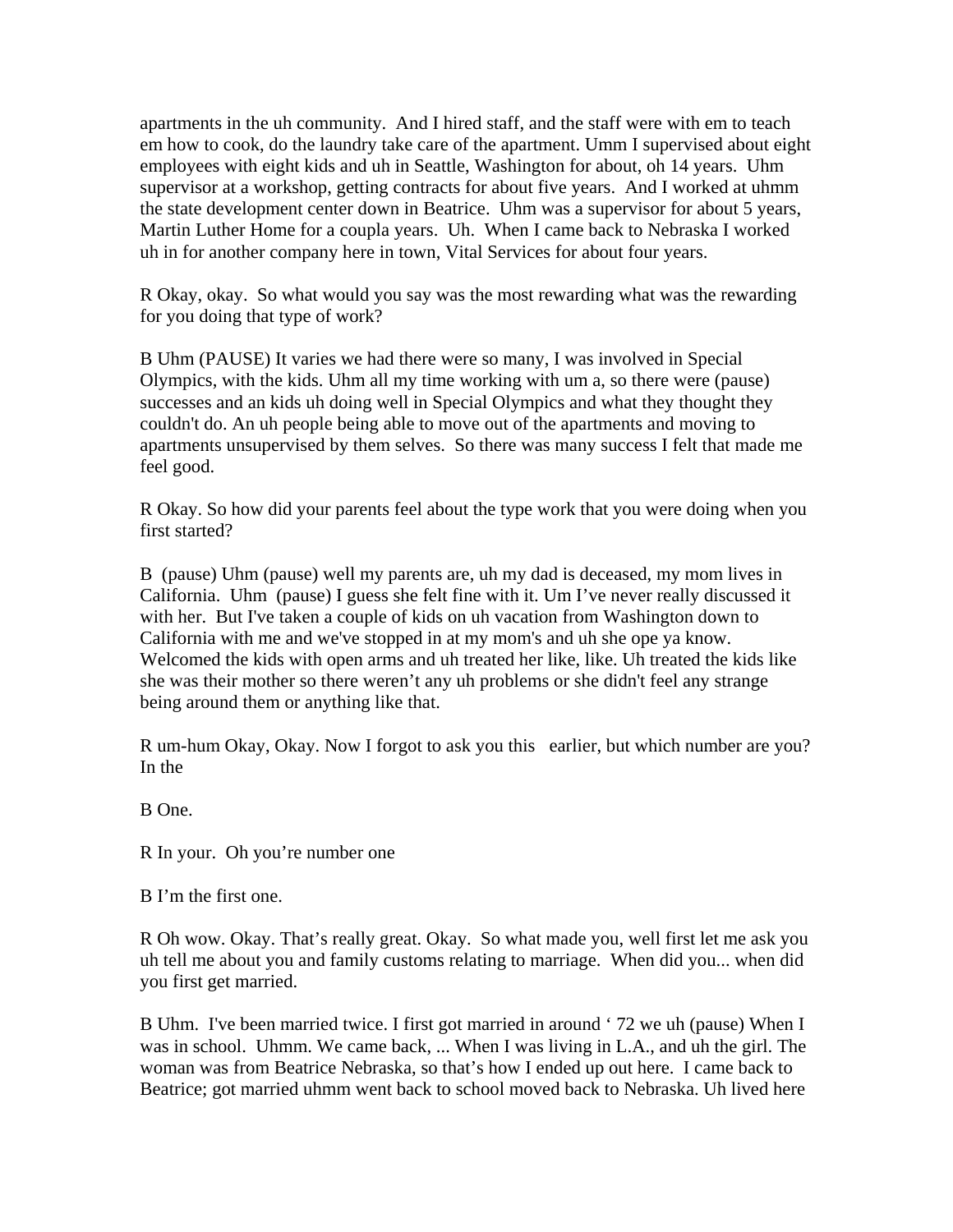for uh about ten years, uhmm had two children uhmm. And got divorced and moved back to uh and I moved up to Washington. Uh pause) And the second marriage was moved to uh was married in Washington, lived uh out there for fourteen years. Uh my wife's parents are from Beatrice uhmm her father had a stroke; so we came back here ten or twelve years ago an been here ever since.

R Oh. Okay. Uh I'm gonna go back a little bit to your education. Uhmm and ask you, tell me how did you uh. What was your decision I mean what made you come to the decision to take the architect? And other courses you took there, the curriculums you took?

B Uhhh. Architecture, well when I was in junior high school uhh I read an article about Frank Lloyd Wright and I was very impressed by him. And start looking at everything, pictures, reading books about houses, and buildings he'd designed. And um and I was fairly good in art so I, I thought that that's what I wanted to do.

R Okay, Okay. So since you've been here in Lincoln, uh since you've moved here to Lincoln, the first time I would say. What did you think about Lincoln?

B I had no idea what it was like in Lincoln. I couldn't put anything, an idea together, because if I looked in a in a history book they showed people lived in sod houses. Uhh I had no idea what to expect in, in Nebraska. Uhm All I knew was that there was supposed to be a corn growing state. Uhm and cattle. But I had no reference to what it was like in Nebraska. Uhm I didn't really even know about the Cornhuskers uh so it was quite a culture shock when I moved out here. Uhh the first time we when we moved out we lived on a farm, ...one of her, my father-in-law farms. And uhh I worked in town and I had a '65 Mustang and I still had California license plates on it and I droove out, drove home in the evening aah a policeman, the county sheriff, used to follow me home every night. Until I switched my license plates. So .........

R Yeah, well their good for that, their good for that.

R Now uh tell me a little bit about your Mother.

B Uhm My mother her name is Frances Elizabeth and her uhmm she is uh, I hope I pronounce this as Juannino uh Indian, from California, Uh it was from Santa Barbara to San Diego is where the tribe, (pause) well I guess you would say that was their land. Uh we have uh records about my, I don't know Great-grand mother, she would about the uh from the 1700's. Uhm. (Pause) And my dad was from Partridge burg, West Virginia. So uh they met during the uh World War II. And uh he was in the Marine Corps and uh in World War ll when he took training in San Diego. And was stationed in uh Oceanside where they uh (pause) had a boot camp in at San Diego and training in San Diego uh a Oceanside. And my mom lived in Fall Brook. And that's about oh, 40 miles from North from San northwest from Escondido. Where I was born. And uh, she's about 5 foot and my Dad was five foot seven. And on my Mom's side my grandfather was about, I don't know five six, five five. My grandmother was about five foot. Both of em uh were uh stocky, short and stocky. Dark hair. Uhm I met my (pause) After I got out of the service I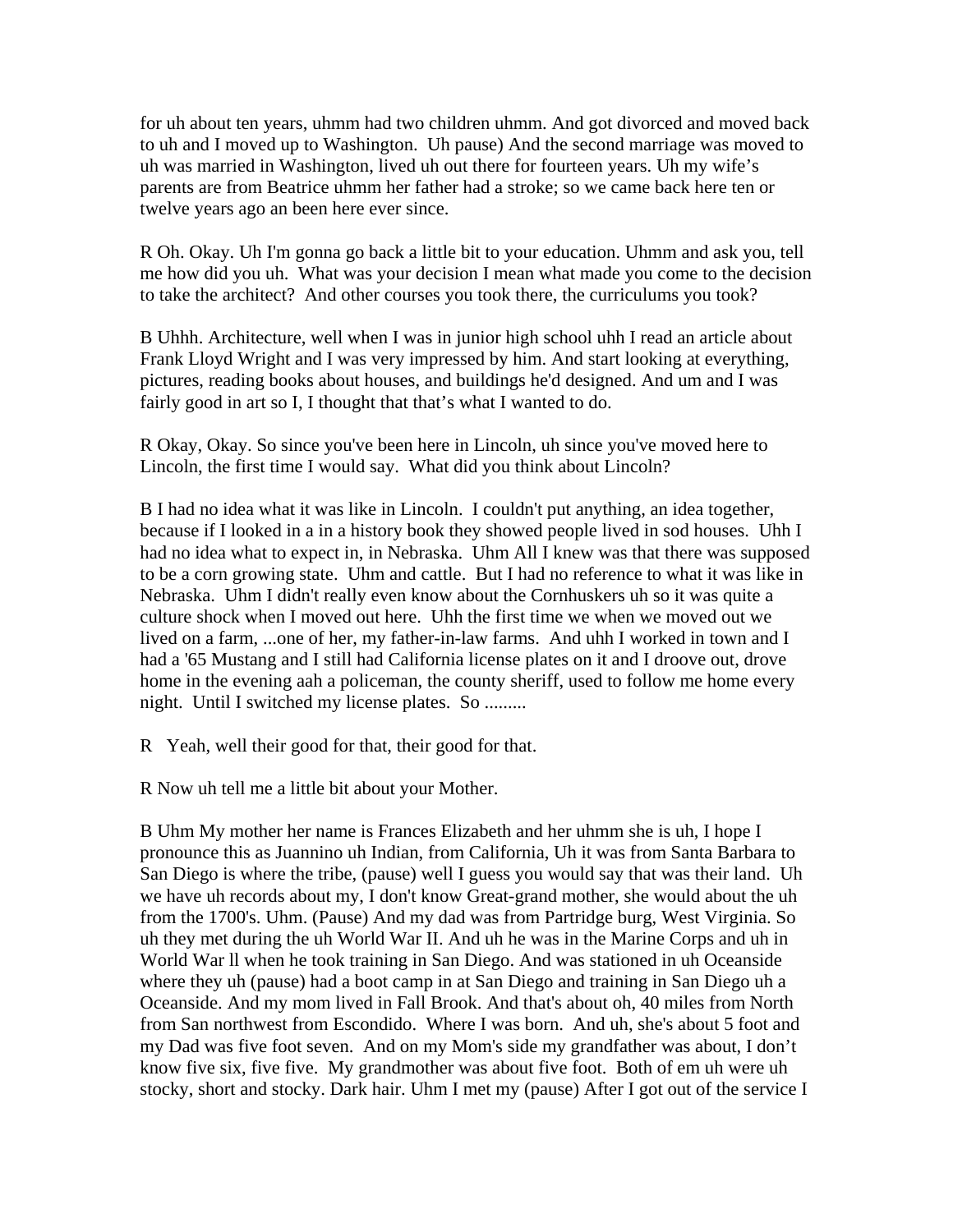went to back to West Virginia, and spent some time with my grandfather and he's about five five. My dad's side. So he had some brother that was in the service from (pause) oh he spent forty years in service. And he had red hair and he's about six foot. So I'm about six foot and my sister is about five two and all my brothers err, except one he's as tall as I am all the rest are about five seven. So uh they were married, mom and dad were married when they were uh during the Korean War. So.

R Now do you remember as a kid or a child any special things that your mom made? In the type of craft or

B Crafts?

## R Crafts or food or.

Be Uhmm uh (pause) You know I, I just think I I don't think it was anything special, but uh she used to make uh well because of of the Indian and Spanish thing they used to uh she used to make a lot of tortillas and beans and rice an things like that. She didn't like to but she did for ah. Uhm, and she made a type of fry bread, uh that (Pause) the Indians made, in California. Uh (pause) and I guess the fry bread, because they cut in a kind of a triangle shape and as opposed every other fry bread is round. But uh they made it; it's made the same it's just cut different. Uhm my grandmother used to be a medicine woman in the tribe, when she lived on the reservation. And she would get a lot of plants and make like the sun tea, and she would get I remember well if I had a cold when once in awhile she would ...We had a lot of eucalyptus trees in California and she would crush up the leaves and junk and uh, uh and do the whole thing with the hot water and inhaling it with, with that. Uhm (pause) my great, great, great, great, great, sometimes back in the 1700's anyway the Spanish when they came to map California had changed all the Indians names from their original Indian name to a Spanish surname. And uhmm they changed my grandparents name to uh Rivers or Rios. And then sometimes during the '50's I guess my grandfather changed it to Rivers. Uhm I think because of the, the Indians weren't, were considered to be mostly Hispanics and the Hispanics during, in the fifties and forties, in California was not a popular thing to do. So I thought. I think that's one reason he changed us. Yeah. To Rivers instead of Rios.

R Oh that's very interesting. So is there any one in the family, or did anyone in the family carry that name?

B Uhm, my uncles, still do. Uhm (Pause) and their live down on the reservation now. And so does my mom and my brothers. My sister and I are the only one that doesn't live on the reservation. Uhm I remember my great-grandmother living on the reservation, we had to visit her a few times. But it didn't really, I didn't really, like fit in. The, the Caucasians were like, treated me like I was Spanish. And the Spanish, treated me like I was a Caucasian and the Indian kids treated me like I was Caucasian. So it was kinda hard so I I didn't really fit in. Uh like accepted, uh and it's like the same thing in in uh. Like my Dad didn't like or didn't want my mother to teach us Spanish. Uhm so I guess